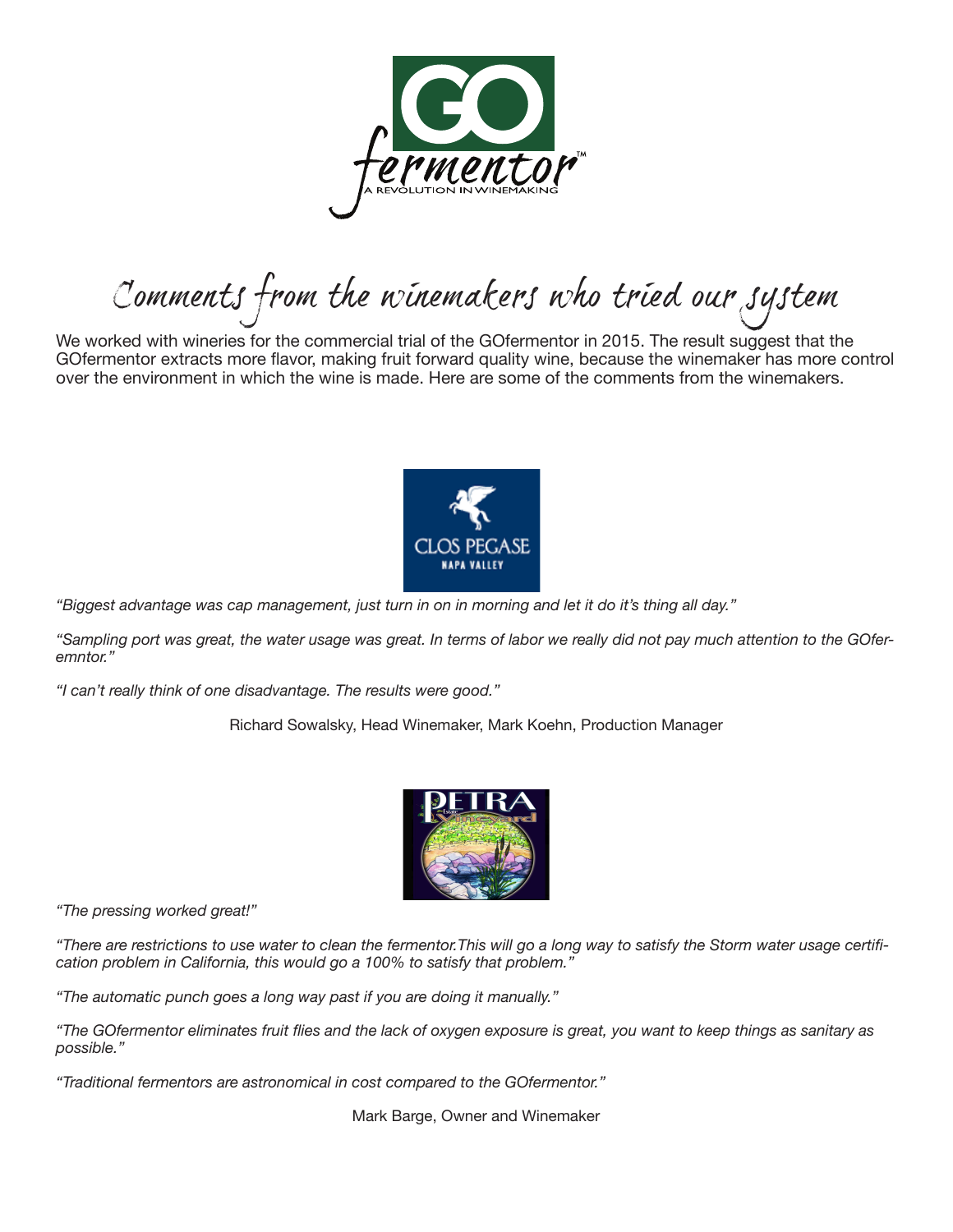

*"The wine tasted good it was a little more intense. I have made Cabernet Franc from that vineyard before, I would have to say that it was a little more intense, the automatic punch is the biggest advantage."*

Bruce Regalia, Head Winemaker



*"We did a side by side trial in a macrobin. Color was slightly more extracted, flavor profile was different, it did have a slightly different mouth-feel, possibly more tannin extraction."*

*"Overall it is much cleaner. The lack of oxygen was good especially as we were doing a Pinot."*

*"Overall I liked the pressing. Removing the bag afterwards and disposing of the pumice was no problem at all, overall very easy. The savings really comes in when you don't have to get your press dirty and the cross-contamination that happens in a press."*

Cameron Stark, winemaker



*"The big plus is the control of the environment of your must. You don't have flies, you don't have unwarranted exposure to the air, you don't get oxidation, that was a big plus in the quality of what comes out of the wine.The result was good wine, good quality."*

Paul Anctill, winemaker



*"It's a unique and innovative way of making good, to very good quality wine."*

*"Flavor wise the GOfermentor was probably probably fruiter, brighter fruit flavors. So far the quality of the wine is good."*

*"Automatic punch ran pretty much flawlessly. Its pretty much plug and go. The sampling worked really well. The water saving was great."*

Mark Wysling, Winemaker